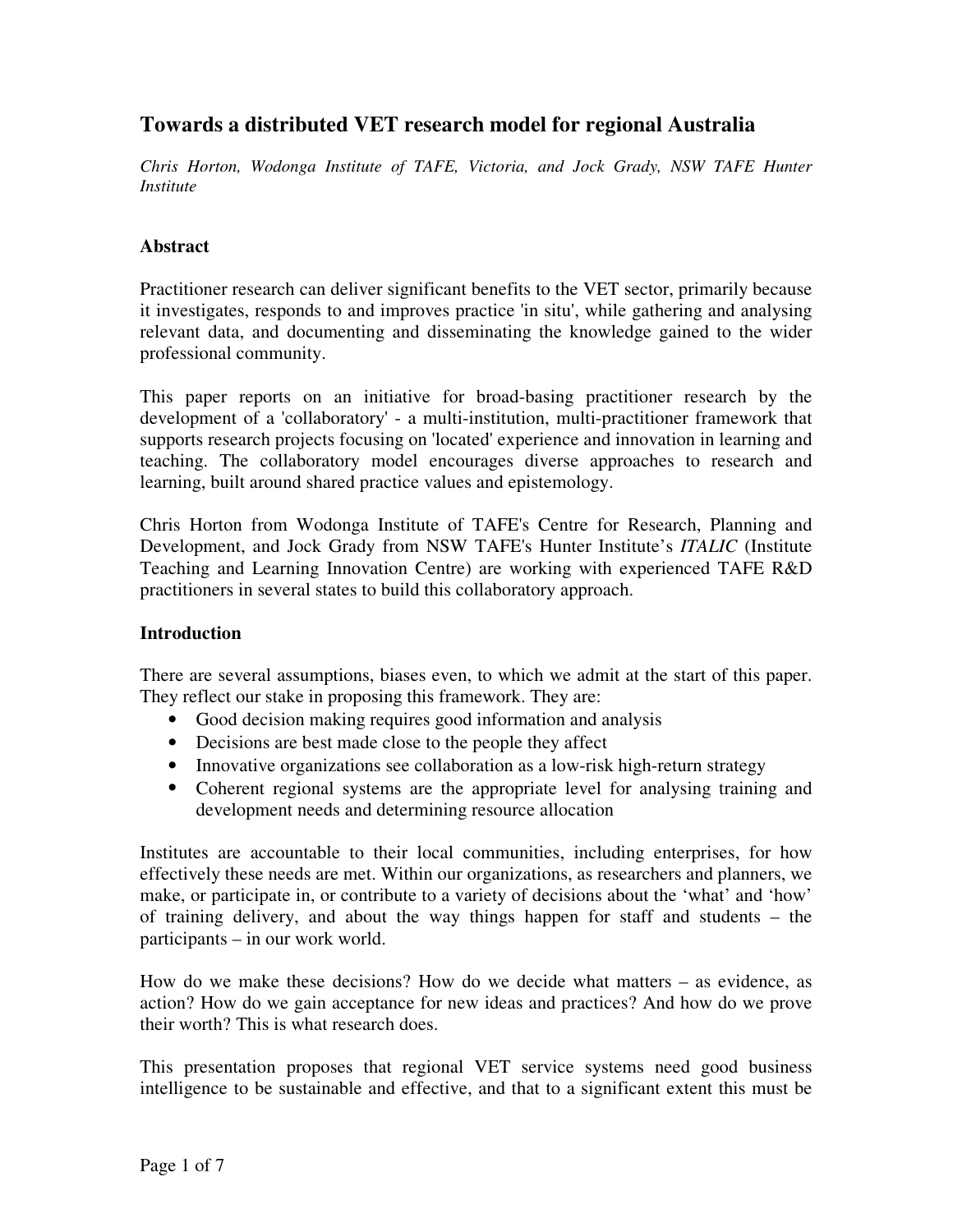obtained locally. But while the research data, training design and delivery decisions are highly locally 'conditioned', the approaches to gathering, analyzing and using information are generic. What distinguishes the regional research business is the context, the relationship of each provider to its communities, and the need for providers to have well developed and reliable research practice to inform their decision making.

The corollary to local contextualisation is that communities may also resource providers through connection to people with particular skill-sets, passions and foci, thus strengthening research capacity, capability and relevance. The potential exists through networking for initially local skills and input to be rapidly transferred and relocated to share the benefit more widely.

We hope that through this presentation you will challenge our propositions and help us to refine our approach, and, if you see value to you and your organization, join us in what we argue can be a regionally 'grounded' and nationally networked development of research and development practice and practitioners.

### **Concepts and constructs**

What follows is a fairly preliminary and therefore contestable model of a nationally linked set of regional research clusters. It draws on a mix of our own experience and conversations, and the thinking and published work of several people, perhaps most notably Donald Schon (1983, 1987) on the nature of reflective practice, Stephen Brookfield (1987) among others on the development of critical thinking, Zeichner and Noffke (2001) on practitioners as researchers, and Tom Bentley (2003) on the business of organisational collaboration and networking.

The sequence of this paper, and the presentation in which we plan to enlarge upon it, is to:

- 1) sketch some formative elements and themes in relation to the idea of building a 'low-rise' system of connected regional research points;
- 2) ask some key questions about a model and an approach to developing such a system;
- 3) identify areas of research and development activity and potential outcomes for regional VET provision;
- 4) canvas ideas on gathering support for this initiative.

As you can see, this is an unashamedly 'activist' approach, through which we hope to gain understanding of our ideas and intentions, fresh perspectives and ways of improving the logic and explanation of the approach, and engagement with people who may want to participate in building what we are calling a research 'collaboratory'.

When we talk about 'researcher/ practitioners' we are, with Schon and others, arguing that successful practitioners, particularly those operating in information rich fields like education, are already in the business of constructing meaning and representing ideas through developed modes of research and critical thinking. So, at the organizational level,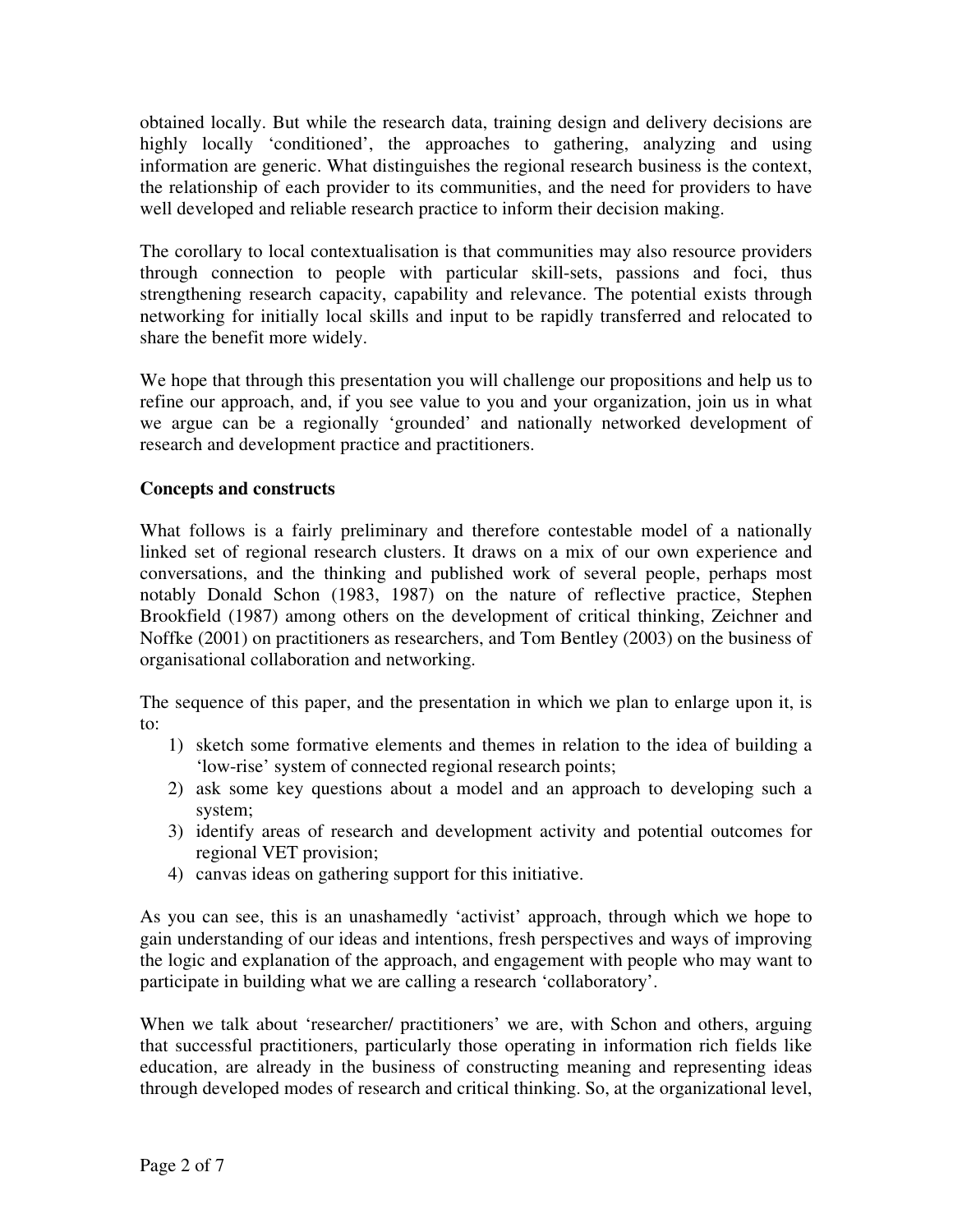you can identify an abundance of ways and positions through which research skills are applied, and outcomes developed or enriched, through application of a recognizable set of skills.

To the extent that this activity is organized and built into Institute business systems, it is predominantly *formative* and *evaluative* in nature, that is, it contributes to program building, testing and validating functions. But increasingly in the VET sector, individual professionals and systems are moving beyond what could be termed 'intrinsic research'. In part this is the natural extension of professionals recognizing the nature of the skills they are applying, and wanted to enrich their understanding and effective use of these skills. This is the 'curiosity' factor, so vital to individual learning and fulfillment. Added to this is the imperative for VET organizations to become both more adaptive and more self-reliant, more skilled in working without a script.

This is the stuff of good professional practice, what Schon has termed the 'constants', (perhaps 'meta-characteristics' would work better) that professionals in any field of practice could recognise and apply to their process of reflection-in-action:

- The media, languages and repertoires that practitioners use to describe reality and conduct experiments
- The appreciative systems they bring to problem setting, to the evaluation of inquiry, and to reflective conversation
- The overarching theories by which they make sense of phenomena
- The role frames within which they set their tasks and through which they bound their institutional settings

*What does it matter if the medium of reflection-in-action is the architect's sketchpad, the relation between patient and therapist, the drawings and experimental models of an engineering laboratory, the dialogue of planner and developer, or the interactive relations among managers in a corporation? Media cannot really be separated in their influence from language and repertoire. Together they make up the "stuff" of inquiry, in terms of which practitioners move, experiment, and explore.* (Schon 1983, p.271)

We move in environments that use the means but do not necessarily acknowledge the language and repertoire of research, and are therefore not always in that state of readiness, of 'critical anticipation', that makes the difference between a conditioned response and a constructed one.

Our suggested approach entails VET organizations committing to participation in practitioner-based R&D networks and collaborative activity to enrich their ways of thinking, visualising and planning. The first outcome will be to strengthen their resource of critical thinkers, an important step towards the real prize – a more adaptive and sustainable organization. "Workplaces in which innovation, creativity and flexibility are evident are workplaces in which critical thinkers are prized." (Brookfield, 139).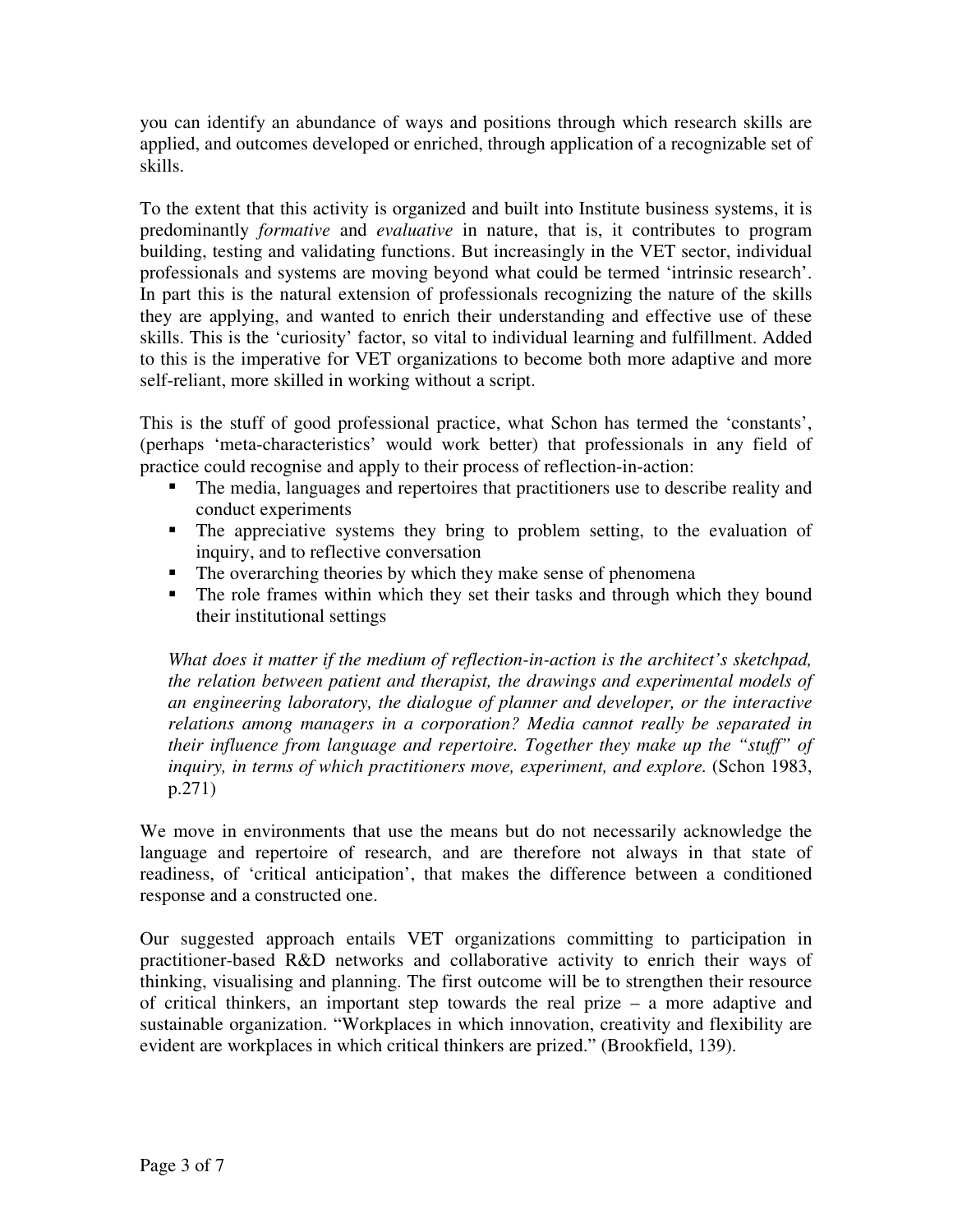So the researcher/ practitioner is at the centre of both the creative enterprise and the research enterprise, as Schon puts it. These multiple roles work in tandem, with research tools and methods applied within the creative process to allow the ideas within any given project to be defined, communicated, advocated, resourced and activated, and a separate set of tools and methods applied to the processes of recognising, interpreting and evaluating the cycles of activity through the genesis and resolution of the project.

On the individual level, then, networking, including the ICT reinforced format of communities of practice (COPs) will encourage the building of this capability, of a pool of practitioners able to work across systems and connect within the language of research, on issues and choices that confront regional VET providers.

Open-source methodology, termed an, "architecture of participation" by Tim O'Reilly (*http://www.wired.com/wired/archive/11.11/opensource\_pr.html)*, potentially provides mechanisms for breaking-down research projects amongst network members and distributing/sharing the load. Virtually a parallel-processing model, this could potentially mean that major research initiatives are able to be completed more quickly and with a broader relevance. Where might such an approach lead? To network members being more proactive with industry, and able to provide well-researched, well-developed solutions quickly and efficiently?

### **Network models**

Independently, both of the authors have been working on systems to reinforce and refresh our work as researchers and as innovative practitioners. Mostly this has been through single-project collaborations. What we now recognize is that there are enormous potential benefits to be found in linking organizations of similar scope and intention on a more sustained basis as a resource to both learning/ professional practice, and to support a cross-institution basis for undertaking selected and opportunistic research and development projects.

In Victoria the benefits of such a linkage to regional TAFE organizations has been recognized in the provision of innovation funds to Wodonga TAFE to support a 3-year initiative. What is being developed is a 'two-level' approach to research and development addressing new, emerging and transitional industries and occupations in regional areas. The goal here is to develop a reliable and sustainable collaborative model of regional research, pooling and sharing data, systems and approaches, and setting up joint development projects with partners within the network.

One level of this project allows participants to invest in regionally targeted demographic, employment and development data to construct reliable projections of growth and change in the demand for VET services in this region, and to share this information with other network members (some but not all being regional Victorian TAFE Institutes), and with the Office of Training and Tertiary Education in Melbourne.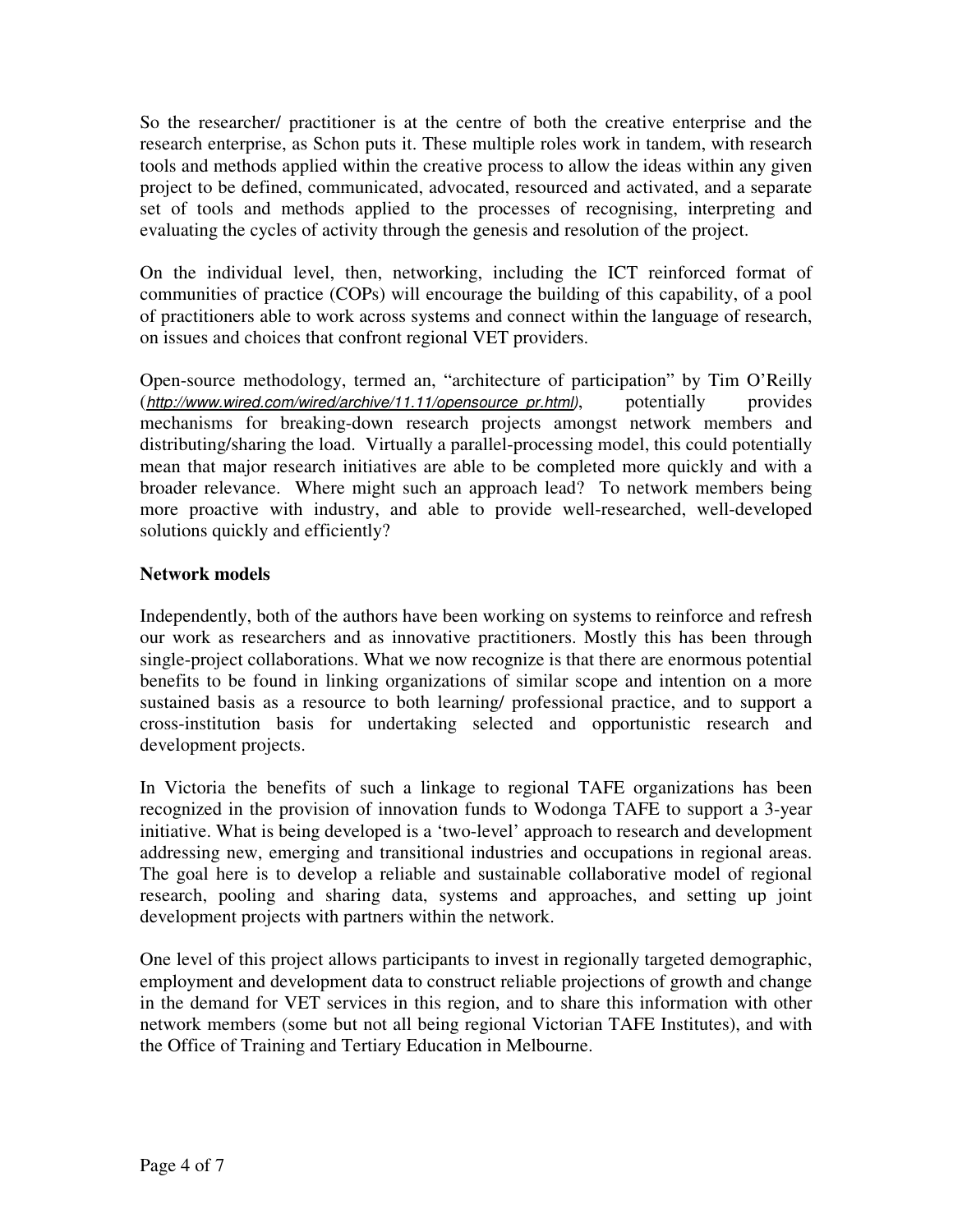The other level of the project allows individual providers to carry out industry specific development projects that support teaching departments to anticipate and adjust to changing regional demands for skills in new or transitioning occupational areas. Wodonga TAFE has already targeted the areas of mechatronics and sustainable energy, and is planning to move on other areas of high local impact including water management, and environmental design and systems control.

Synergies exist for Wodonga and Hunter in terms of industry niche market areas, for instance Hunter is also pushing strongly into sustainable energy and environmental management, and both have strong food processing industries. An obvious benefit to participants in such a network is in information sharing related to such opportunities.

How will such networks operate? This is part of the discussion we plan for the conference presentation. At this point, though, it may help to look at some of Tom Bentley's thinking about networks, presented most recently at last year's NET\*Working conference. Bentley indicates that networks are a necessary and valuable approach to linking people across organizational boundaries in ways that allow good practice to be shared, and fresh approaches to be found to the problems and opportunities that confront us in modern organizations.



FIG. I - Centralized, Decentralized and Distributed Networks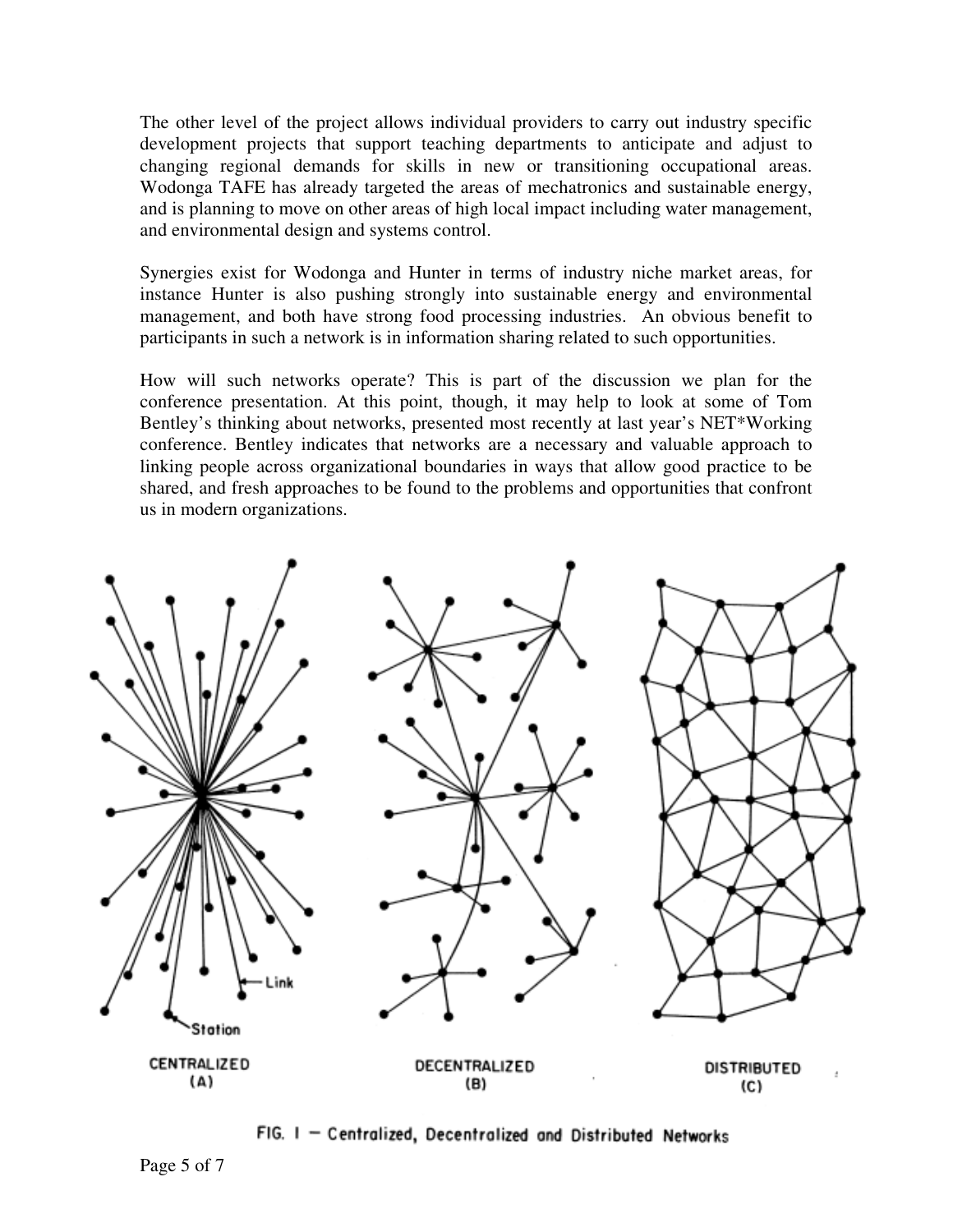Representations of the three types of network that Bentley identifies - centralized, decentralized and distributed - are shown at Figure 1. In advancing our case for the development of networked regional clusters we are keen to consider the operation, support needs and benefits of both decentralised and distributed network models. Clearly, part of the rationale of having regional research networks is as a counterpoint to existing centralized (metro-centric) systems. We can see local relationships or clusters at the end of the regional node points of the decentralized model that are interconnected in a more distributed fashion, with increasingly less dependence on one player controlling processes or communication.

Variations and extensions of such models may well provide more effective solutions. For instance combining an attractor-based model (such as the one based around the Hénon Strange Attractor, that Hunter uses within its *ITALIC* unit), with Bentley's decentralized model would provide both the connections/sharing required of the network and localized "points of presence" or critical mass so important for meeting organisational goals, etc.



This icon (or, *"the Blob",* as it is affectionately referred to by *ITALIC* staff) is a stylized representation of a Hénon Strange Attractor… the inference being that *ITALIC* acts as the *attractor* for innovative staff and projects, and further that momentum has built to such a point that smaller spin-out teaching and learning innovation groups are starting to emerge (as has already happened in three Hunter faculties).